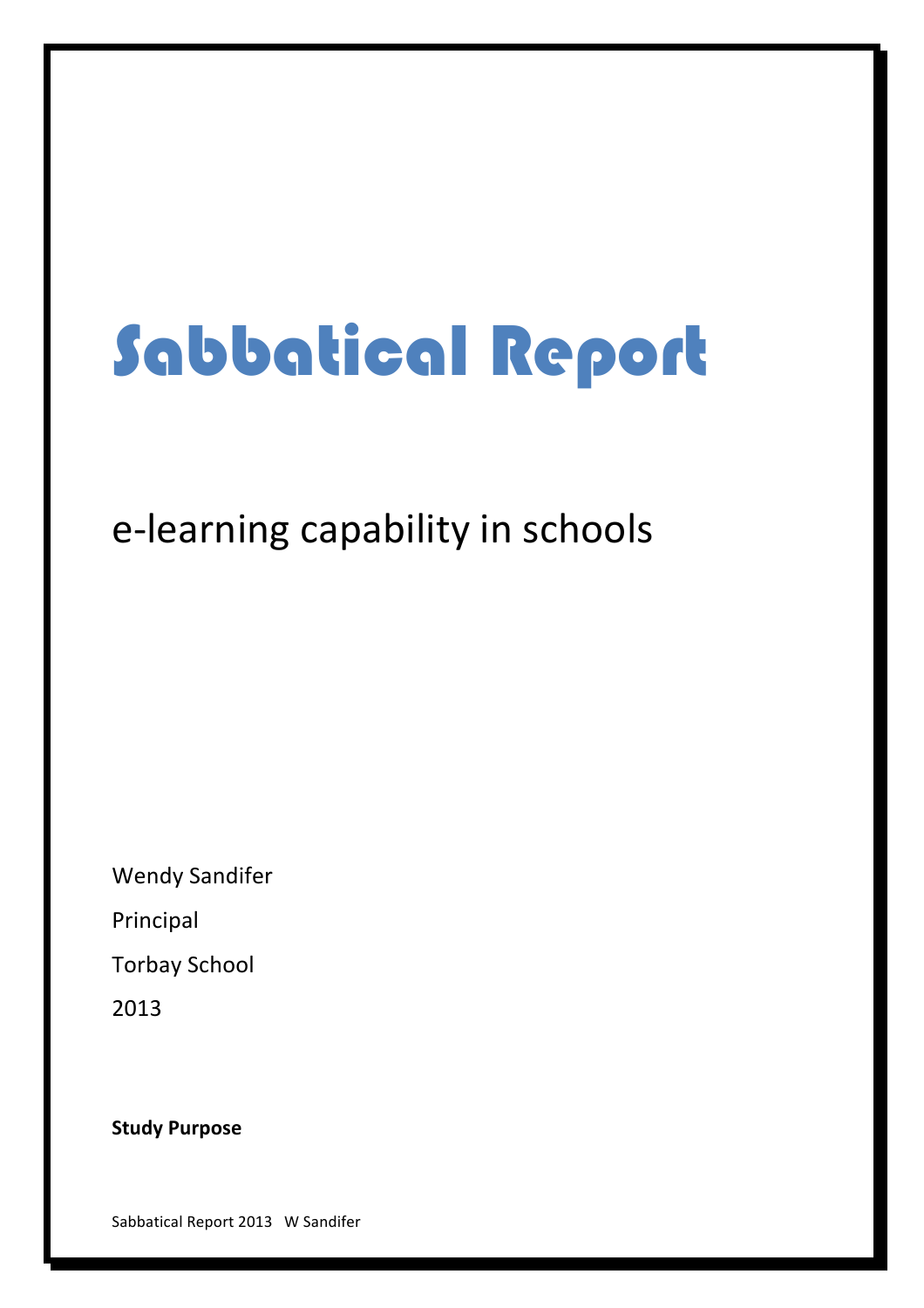The purpose of this study was to explore the idea of developing current educational practices to build e-learning capacity within schools to ensure that we are able to meet the needs of all current and future learners.

#### **Acknowledgements**

I would like to formally thank the Board of Trustees for allowing me the time and funding to refresh and develop my thinking around my chosen topic e-learning capability within 21st century leadership. A huge thank you to the Torbay School students, staff and community, and in particular, the leadership team for their support.

Thanks also to the educationalists I talked within New Zealand, on-line and overseas about this topic.

#### **Rationale and Background**

The focus of this study has developed from an increasing interest in how educational leaders' understanding of future orientated learning and teaching impacts on teacher practice and student achievement. How leaders prepare learners and their communities for global contexts and crucial to this is the integrated use of digital literacy that enhances an understanding of the world that connects students with relevant, future focussed learning.

The Minister of Education Hekia Parata recently commented in *Supporting future-oriented learning and teaching;* A New Zealand perspective that "Current and emerging technologies play an important enabling role in creating new learning opportunities and ways of learning. These technologies increase learners' motivation, engagement and achievement and foster innovative ways of working collaboratively. Our investment in 21st *century technologies must be matched by new thinking that reflects the best teaching approaches(and(our(natural(cultural(advantages."*

As an Educational Leader leading a school in current times, I believe our challenge is to prepare students for the future and for teachers to understand how to do this. How as Leaders can we ensure that teachers are capable of developing students who are globally confident, competent and connected? Developing robust e-learning capability within the school and wider global community is an important aspect of future focussed leadership and lifelong learning.

#### **Activities Undertaken**

During my sabbatical I visited or connected with a number with Principals, teachers and students to discuss what they saw as effective future focussed leadership in primary schools, both in New Zealand and overseas.

I used some of my time researching on-line and working with Core Education, NEAL Group and the Blended Learning Advisory Group.

Why is there a need for the development of "future learning"?

Sabbatical Report 2013 W Sandifer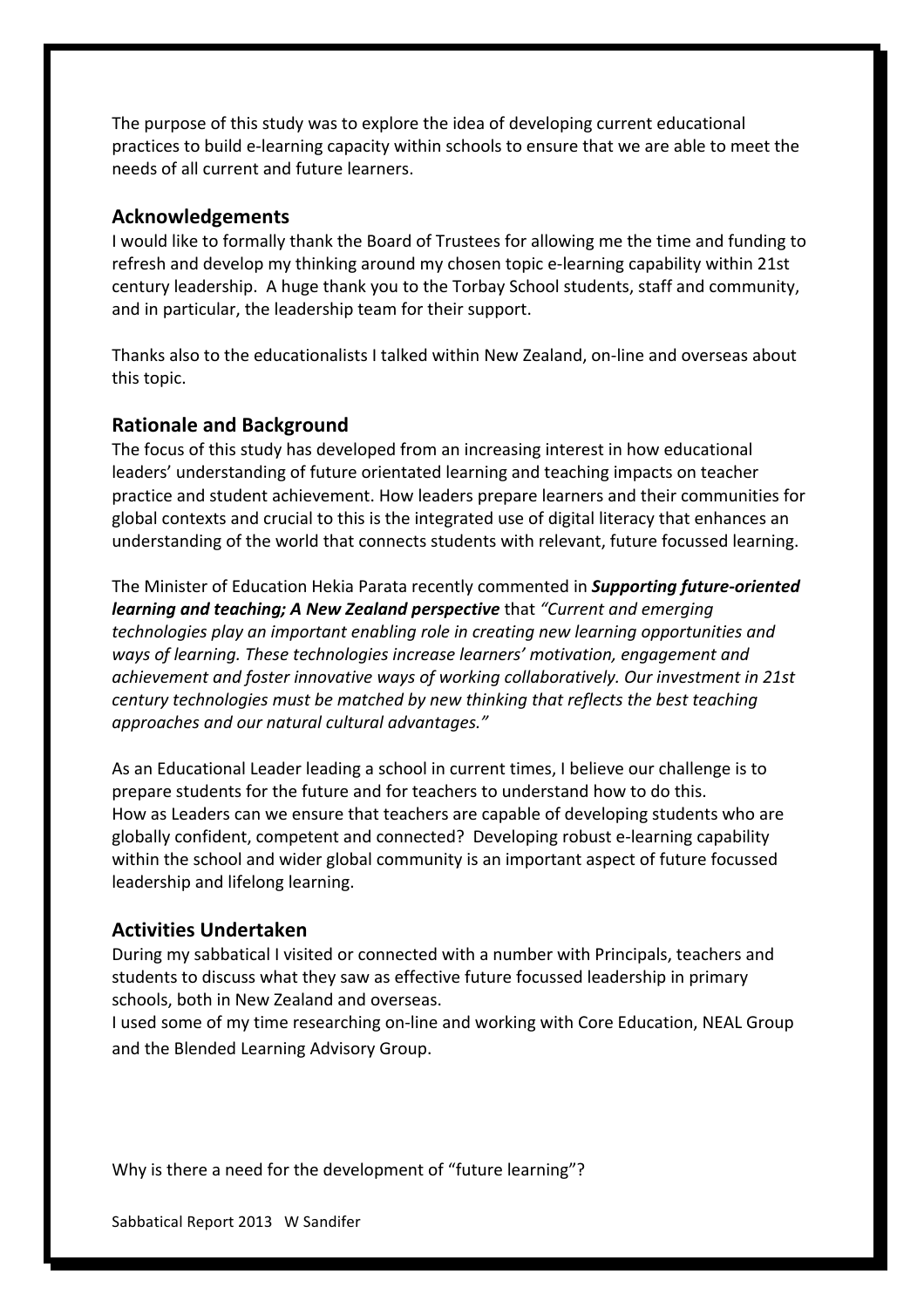In this report the terms "21st century learning" and "future learning" are used interchangeably to describe an emerging cluster of new ideas, beliefs, knowledge, theories and practices.

A commitment to personalised learning, embracing diversity, rethinking learners' and  $teaches'$  roles, forging new partnerships  $-$  all fuelled by disciplined innovation and new *technologies — are identified as the key dimensions of a redesigned, connected and* coherent 'learning system'. Future-orientated report

How can current educational practices help build e-learning capacity within **our school to ensure that we are able to meet the needs of all future learners?**

# **❖ Focus Questions**

- $*$  What do you consider of the benefits of e-learning for the learners?
- $\cdot$  How do you support the professional learning of the staff in the development of their e-learning teaching practices? How do you see this developing in the next five years?
- $\cdot$  What will motivate teachers to accept opportunities for e-learning to be included in their teaching practice?
- What electronic ways do you share learning with the parents and wider community?
- $\cdot$  What are the barriers to the sustainability of e-learning within a school culture and wider school community?
- $\cdot$  How have you planned for future proofing ICT infrastructure in your school? What are your immediate and longer term goals?

# **What is e-learning?**

e-learning' is learning and teaching that is supported through or facilitated by the appropriate use of information and communication technologies (ICTs). Best practice elearning enables accessible, relevant, and high-quality learning opportunities that improve student engagement and achievement. e-Learning has the potential to transform the way learning and teaching takes place. It is focussed on using technologies effectively across the curriculum to connect schools and communities and to provide accessible, relevant, and high-quality learning opportunities so that every student is better able to achieve their full potential.

*New Zealand Curriculum (NZC)* Ministry of Education, 2007, pg.36) encourages schools to "explore not only how ICT can supplement traditional ways of teaching but also how it can *open up new and different ways of learning"* 

# **Why is change needed?**

International thinking about education began to shift in the latter part of the 20<sup>th</sup> century due to massive and on-going social, economic and technological changes and the exponentially increasing amount of human knowledge being generated as a result. A futureorientated education system must be learner centred and encourage learner engagement.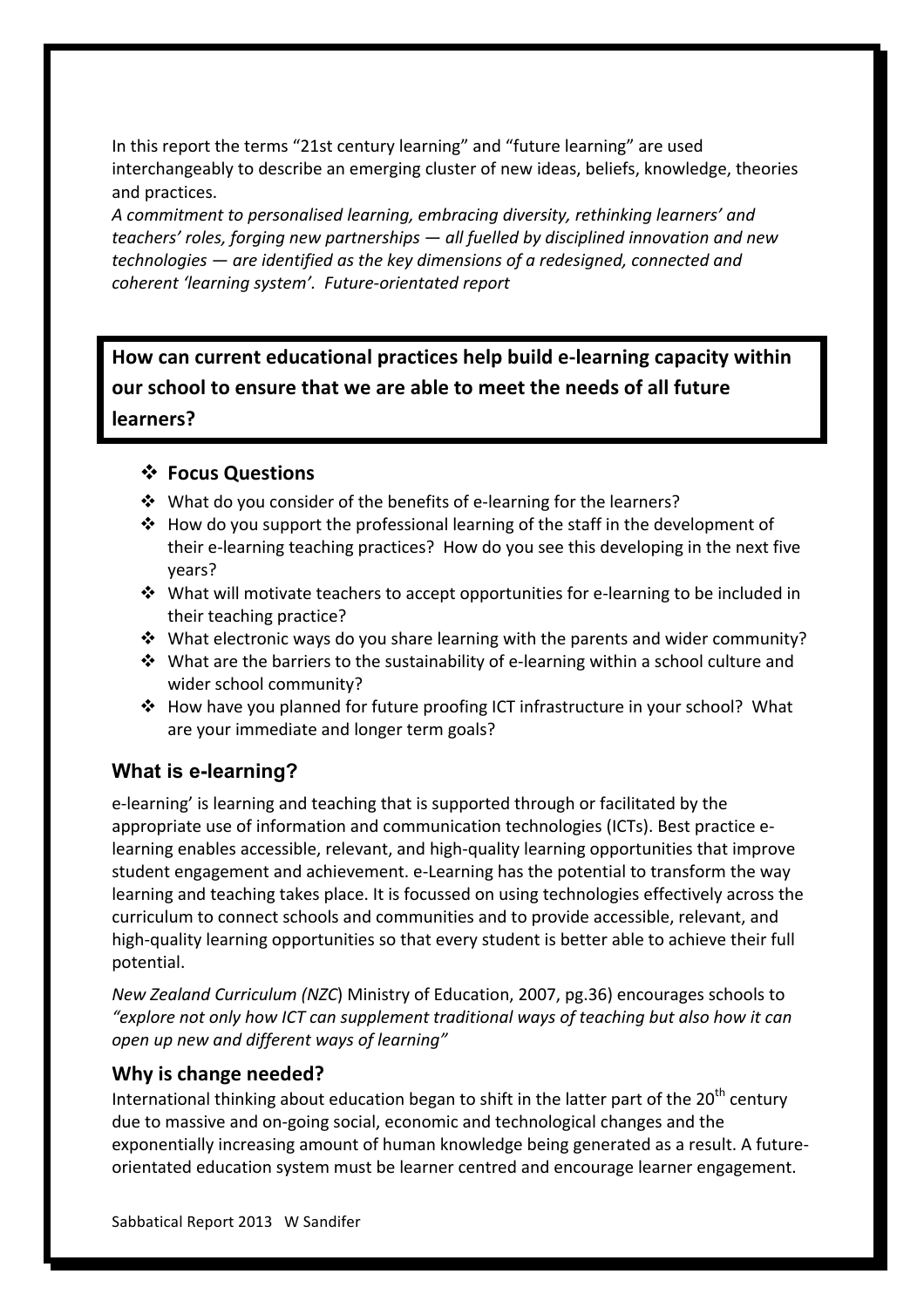# **E-learning and teaching**

The use of Information and Communication Technologies (ICT) plus changing educational contexts are leading to:

- Changes in **what** is learned,
- Changes in **how** students learn,
- Changes in when and where students learn,
- Changes in **who is learning** and who is teaching. (http://elrond.scam.ecu.edu.au/oliver/2002/he21.pdf)

# **Attributes of e-learning**

The main benefits of e-learning as seen by students can be summarized as:

- Learner control of both pace and content
- Accessibility from anywhere at any time and anyhow
- Availability  $-$  just-in-time
- Personalised it meets their own individual requirements in terms of content and assignments.
- Ability to share with others.

#### School leaders and teachers need to;

- Develop a learning culture where strengths are celebrated
- Celebrate and cater for diversity of learners
- Offer equitable, open access to all learners
- Inspire individualised learning opportunities and lifelong learning
- Encourage the use of e-tools that support personalised learning
- Promote opportunities for global citizenship and global connectedness
- Welcome innovation, adaption, flexibility and problem solving
- Embrace change and reflective practices
- Support communities of practice
- Engage learners in authentic learning experiences
- Have the capacity to take risks, experiment and accept challenge
- Foster links with the wider community

# What are the effective strategies to ensure the on-going development of professional **learning of teachers?**

# A number of ways were cited;

- School wide professional learning linked to strategic plan and school goals.
- Performance appraisal and coaching plan to develop learning that is connected to and relevant for students.
- Providing time for teachers to practice, share and reflect.
- A supportive learning environment that encourages innovation
- Use of current research and educational experts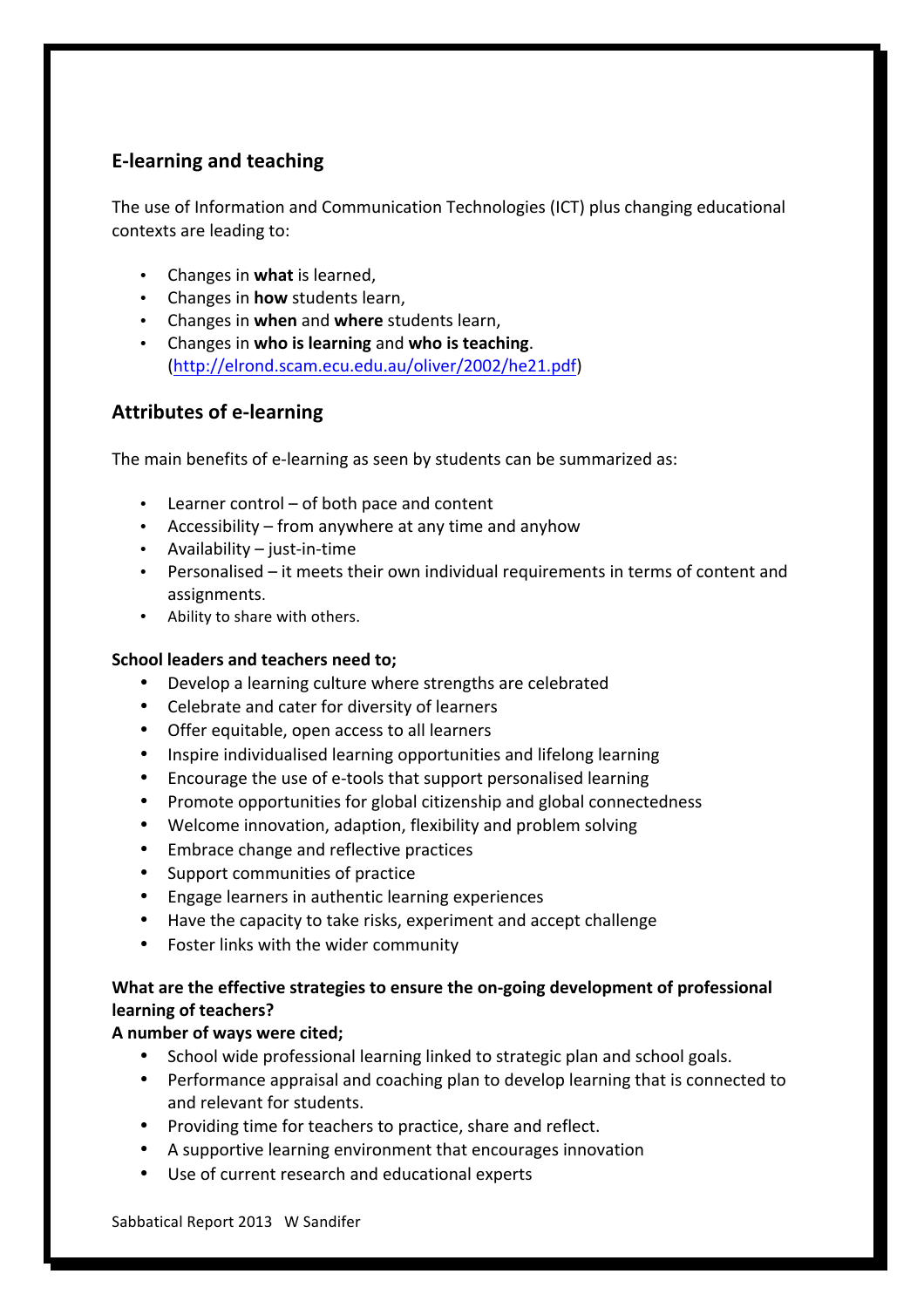• Foster networks within the school, cluster, region and the wider global community

#### **What practical ways develop a partnership with the community?**

- By developing a shared vision with all stakeholders.
- Designing Modern Learning Environments
- E resources made available to learners and their communities, ubiquitously: anytime, anywhere, anyhow
- Up-skilling programmes to include the use of technologies
- Support and education opportunities for members of communities
- Providing opportunities for learners to share with the community, resulting in increased involvement and inclusion

Partnerships with communities are integral to the success of e-learning clearly stated in the MOE's e-Learning Planning Framework – "Partnerships with whanau/iwi and wider networks *are enhanced by the use of technologies to improve all learners' achievement, through* blended culturally inclusive and sustainable practices".

### **Summary of Findings**

The development of e-learning in education has the potential to offer a Blended learning model that uses the best of on-line and face-to-face learning to make the learning more effective and relevant for students. Flipped learning classrooms are a form of Blended Learning that empowers learners to direct their own learning enabling them to learn new content online by watching video lectures in their own time and at their own pace. Face-toface time with the facilitator involves more personalized guidance and interaction with students, instead of lecturing style of one to many.

The most important development of technology is enabling students to become lifelong learners, who have the opportunity to independently create and collaborate with others. Technology supports learning in such a way that the school, community and global network work in partnership to develop authentic, co-constructed real world learning. This has the capacity to achieve the e-Learning Planning vision of "students that are equipped to be *confident, connected, active lifelong learners".* 

### **Final Reflection**

If vou are not willing to learn, no-one can help you If you are determined to learn, no-one can stop you.

#### **References**

Rachel Bolstad, R. & Jane Gilbert, J. with McDowall, S., Bull, A., Boyd, S. & Hipkins, R. (2012). *Supporting future-oriented learning and teaching - a New Zealand perspective. Report to the Ministry* of Education. Wellington, New Zealand: NZCER.

Lin,M. & Bolstad, R. (2010). Virtual classrooms: Lessons for teaching and learning in the 21<sup>st</sup> century. NZCER Press. Set: Research Information for Teachers. 2010, Vol. 1

NZC Update #26: Future-oriented teaching and learning.

Ministry of Education. The e-Learning Planning Framework

Ministry of Education. (2008). Kiwi Leadership for Principals. Wellington: Learning Media. Ministry of Education. (2007). New Zealand Curriculum. Wellington: Learning Media Rafael Raif, L. On-line learning will make college cheaper. It will also make it better. Higher

Sabbatical Report 2013 W Sandifer